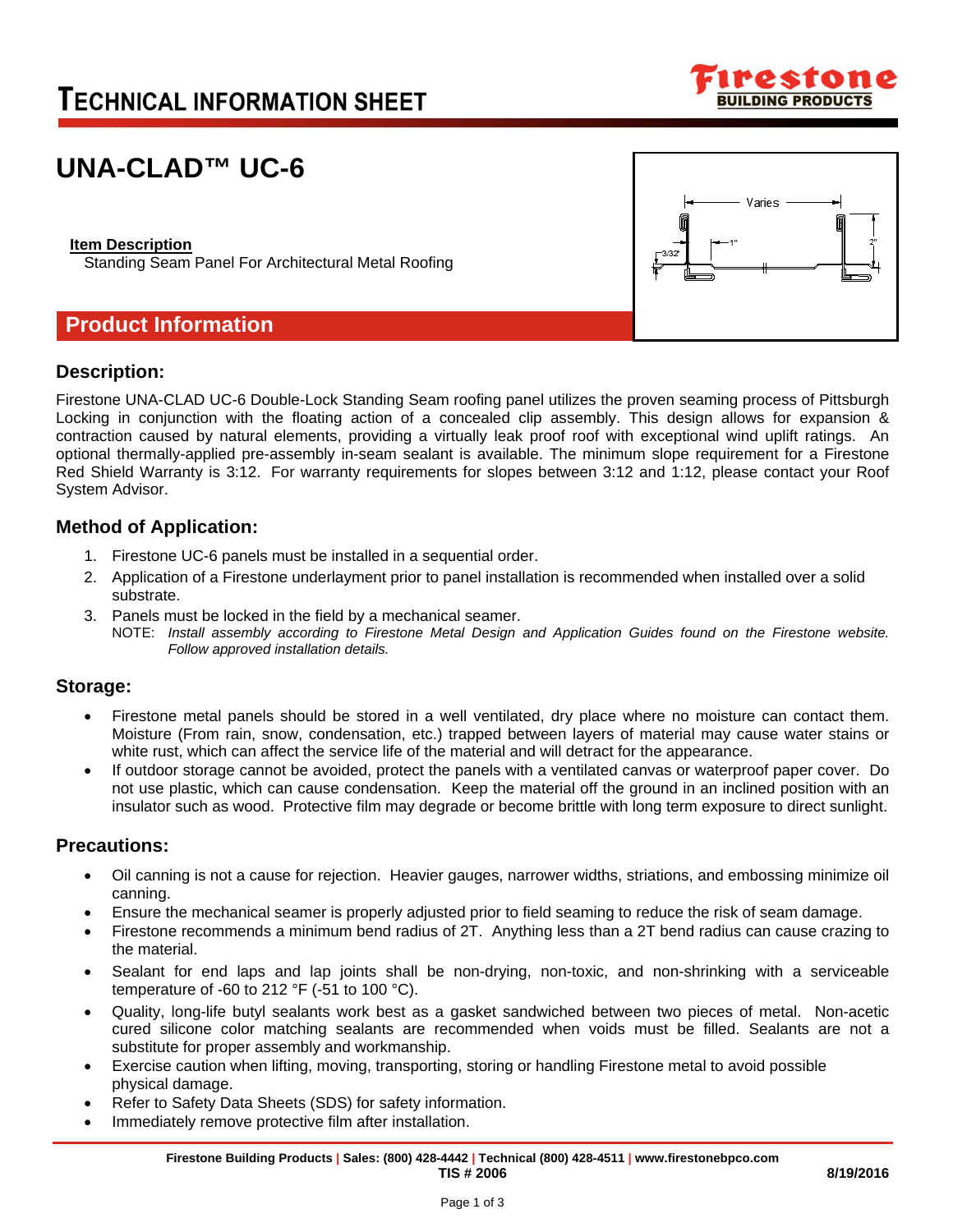# **TECHNICAL INFORMATION SHEET**



# **UNA-CLAD™ UC-6**

**Manufacturing Location:** 

Anoka, MN



| <b>Product Data</b>            |                                                        |
|--------------------------------|--------------------------------------------------------|
| <b>Tapered Panels:</b>         | No                                                     |
| Radius Panels:                 | Yes* 8' (2438 mm) minimum, Convex Only*                |
| <b>Stiffening Ribs:</b>        | Optional*                                              |
| Striations:                    | Optional*                                              |
| Sealant:                       | Optional In-Seam, Thermally Applied                    |
| <b>Standard Panel Surface:</b> | Smooth                                                 |
| <b>Optional Panel Surface:</b> | Stucco Embossed                                        |
| Clip:                          | UC-6 Low-Float Clip, UC-6 Super Clip & UC-6 Fixed Clip |

| <b>Product Size</b>   |                                      |
|-----------------------|--------------------------------------|
| Panel Width:          | $8''$ (203.2 mm) $- 24''$ (609.6 mm) |
| Optimal Panel Width:  | 18" (457.2 mm)                       |
| Seam Height:          | 2" (50.8 mm)                         |
| Minimum Panel Length: | 36" (914.4 mm)                       |
| Maximum Panel Length: | $600$ " (15.24 m)                    |

| <b>Technical Information</b> |                                                |  |  |
|------------------------------|------------------------------------------------|--|--|
| Up lift Resistance:          | <b>UL 580 Class 90</b>                         |  |  |
| Air Infiltration:            | ASTM E 1680                                    |  |  |
| Uniform Static Air Pressure: | <b>ASTM E 1592</b>                             |  |  |
| <b>Water Penetration:</b>    | <b>ASTM E 1646</b>                             |  |  |
| Fire Rating:                 | UL Class A Rated Assemblies, UL 263 and UL 790 |  |  |
| Hail Impact Rating:          | Class 4, UL 2218                               |  |  |
| Miami-Dade County &          |                                                |  |  |
| Florida Building Code:       | Approved                                       |  |  |

*NOTE: \* Not Manufactured at all Facilities.* 

*Testing is not applicable for all combinations of substrates, materials, and dimensions. All construction assemblies must be installed in accordance with the tested assembly. Please refer to the Metal Code Approval Guide on the Firestone website for tested assemblies and code listings.* 

*Please contact your Building Systems Advisor for warranty requirements and additional Information.*